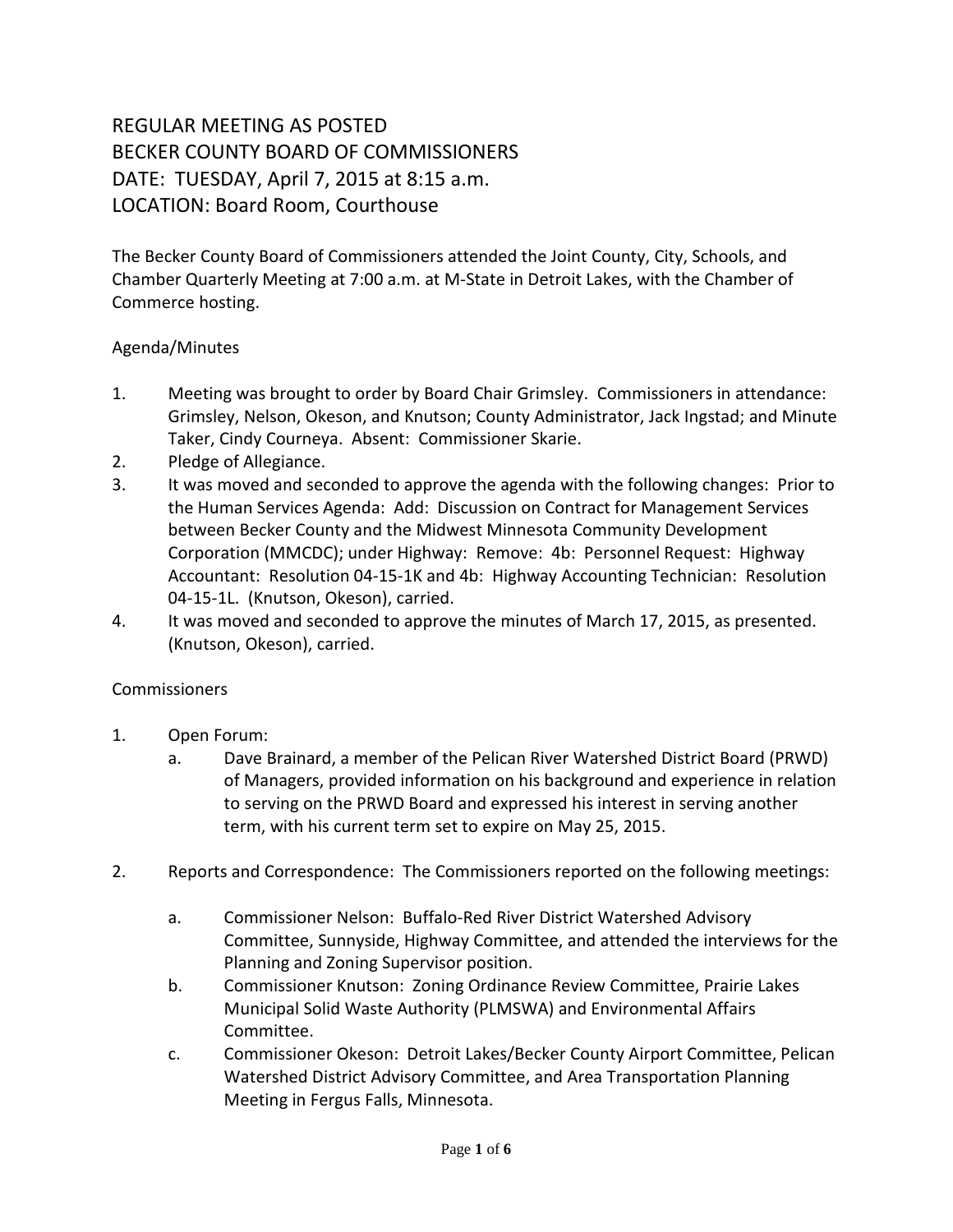- d. Commissioner Grimsley: Labor Management Committee (LMC), Lake Agassiz Regional Library (LARL) Board, Sunnyside, Human Services Committee, and Finance Committee.
- 3. Appointments:
	- a. It was moved and seconded to re-appoint Orrin Okeson and Dave Brainard to the Pelican River Watershed District Board of Managers, to serve another three-year term each. (Okeson, Knutson), carried.
	- b. It was moved and seconded to appoint Curt Noyes to the Pelican River Watershed District Board of Managers, to fulfill the remainder of a term expiring May 24, 2017. (Okeson, Knutson), carried.
	- c. It was moved and seconded to appoint Hank Ludtke to the Economic Development Authority (EDA) Board and Jonathon Smith from the City of Frazee as an alternate, if the by-laws allow an alternate. (Okeson, Nelson), carried.

Auditor-Treasurer: Mary Hendrickson presented:

- 1. Licenses and Permits:
	- a. It was moved and seconded to approve Resolution 04-15-1C, to approve the Gambling Application for Exempt Permit to conduct Gambling by the Cormorant Lakes Sportsman's Club, for Gaming operations at Twin Shores Landing, 17574 Co. Hwy. 6, Lake Park, MN in Lake Eunice Township. (Nelson, Knutson), carried.
	- b. It was moved and seconded to approve Resolution 04-15-1A, to approve the Gambling Application for Exempt Permit to conduct Gambling by the Minnesota Flyers Gymnastics, Inc., MFG – for Gaming operations at Izzo's, 22931 185<sup>th</sup> Street, Detroit Lakes, MN in Audubon Township. (Nelson, Okeson), carried.
	- c. It was moved and seconded to approve the Wine/Strong Beer License Renewal for the Detroit Mountain Recreation Area, Inc. - Detroit Mountain Recreation Area – Erie Township. (Okeson, Nelson), carried.
	- d. It was moved and seconded to approve the 3.2 On/Sale License Renewal for the Detroit Mountain Recreation Area, Inc. – Detroit Mountain Recreation Area – Erie Township. (Okeson, Knutson), carried.
	- e. It was moved and seconded to approve the 3.2 Off/Sale License Renewals for the following:
		- i. Northwoods Recreation LLC Ice Cracking Lodge Round Lake Township;
		- ii. Peggy L. Branstrom Osage Bait & Tackle Osage Township;
		- iii. Sunlite Bar & Grill Inc. Sunlite Bar & Grill Wayne Crawford Detroit Township;
		- iv. Dirty Jeans LLC Tri Lakes Roadhouse Gabriel Line Cormorant Township.

(Knutson, Okeson), carried.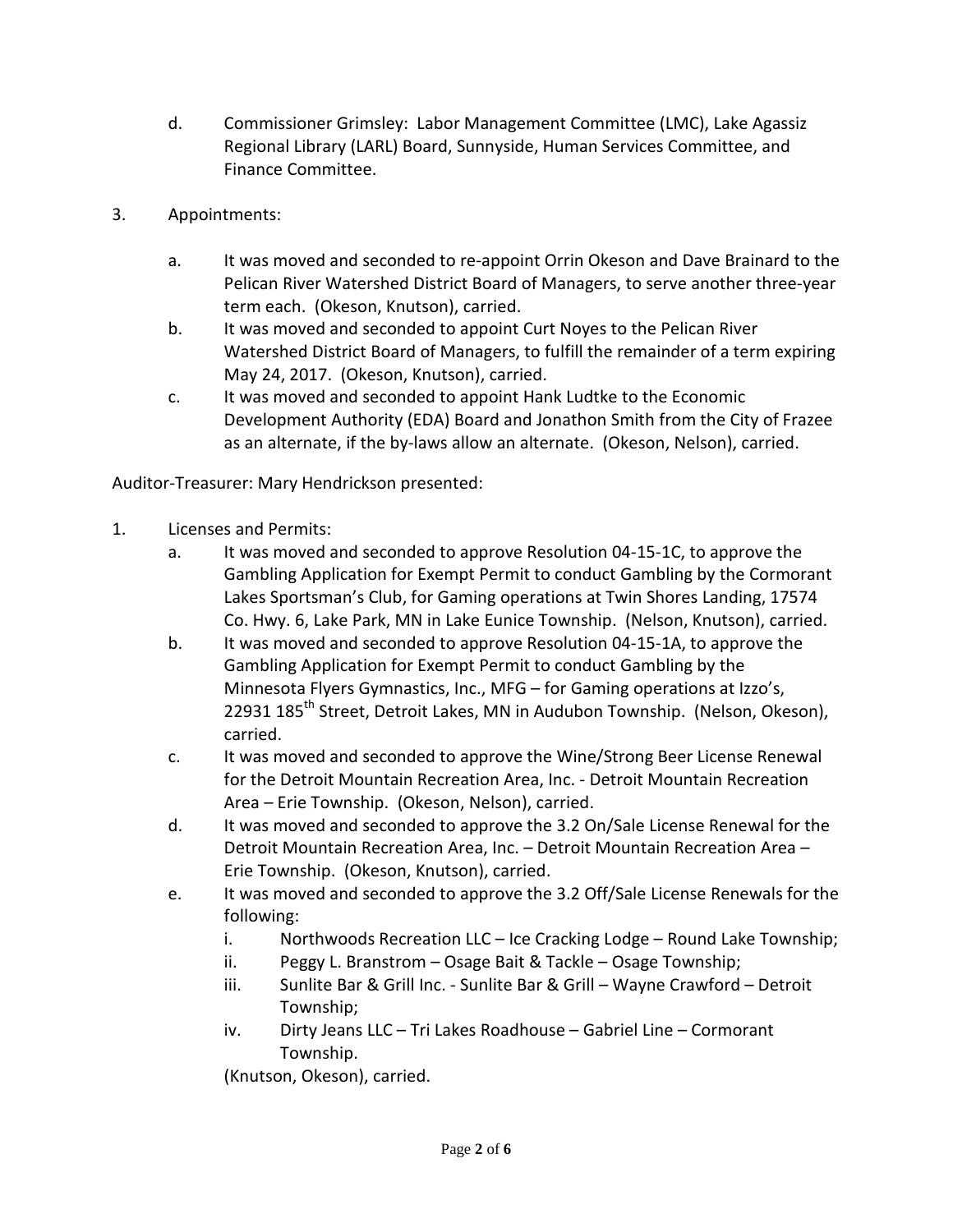- f. It was moved and seconded to approve the 3.2 Combination On/Off License Renewals for the following:
	- i. Whaley's Resort & Campground LLC Nathan or Mitchell Lauwagie Round Lake Township;

ii. Heinz Operations Inc. – The 59er – Detroit Township. (Nelson, Knutson), carried.

- g. It was moved and seconded to approve the On/Sale Liquor License Renewal for Gregg Johnson – Cormorant Lakes Sportsman's Club – Lake Eunice Township. (Nelson, Okeson), carried.
- h. It was moved and seconded to approve the On/Sale (Includes Sunday Sales ) Liquor License Renewals for the following:
	- i. Resort Management Corp Forest Hills Golf & RV Resort Audubon Township;
	- ii. Northwoods Recreation LLC Ice Cracking Lodge Round Lake Township;
	- iii. Peggy L. Branstrom Osage Bait & Tackle Osage Township;
	- iv. Sunlite Bar & Grill Inc. Sunlite Bar & Grill Wayne Crawford Detroit Township;
	- v. Cormorant Enterprises Inc. Cormorant Inn & Suites Cormorant Township;
	- vi. Heinz Operations Inc. The 59er Detroit Township;
	- vii. Dirty Jeans LLC Tri Lakes Roadhouse Gabriel Line Cormorant Township.

(Knutson, Nelson),carried.

- i. It was moved and seconded to approve the Combination On-Off/Sale (Including Sunday) Liquor License Renewals for the following:
	- i. Cynthia Lou Knoll Toad Lake Store Toad Lake Township;
	- ii. Lance P. & Tam T. Highman Northern Inn Toad Lake Township. (Knutson, Nelson), carried.
- j. It was moved and seconded to approve the Off/Sale Liquor License Renewal for Richwood Off Sale Inc. – Jon Johnson – Richwood Township. (Okeson, Knutson), carried.
- 2. It was moved and seconded to approve Resolution 04-15-1B, to eliminate the License Center Supervisor position for the Motor Vehicle Department, moving all supervisory duties to the Collections/Elections Supervisor position, and to create two (2) full-time Licensing Agent positions; to reclassify the current full-time Licensing Clerk position to a full-time Licensing Agent and to post internally for the other full-time Licensing Agent position; and if the posting creates a part-time Licensing Clerk position, to then backfill as needed. (Nelson, Okeson), carried.

Finance Committee: Mary Hendrickson presented:

1. It was moved and seconded to approve the Regular Claims, Auditor's Warrants, Over 90- Day Claims, and Additional Claims for the following: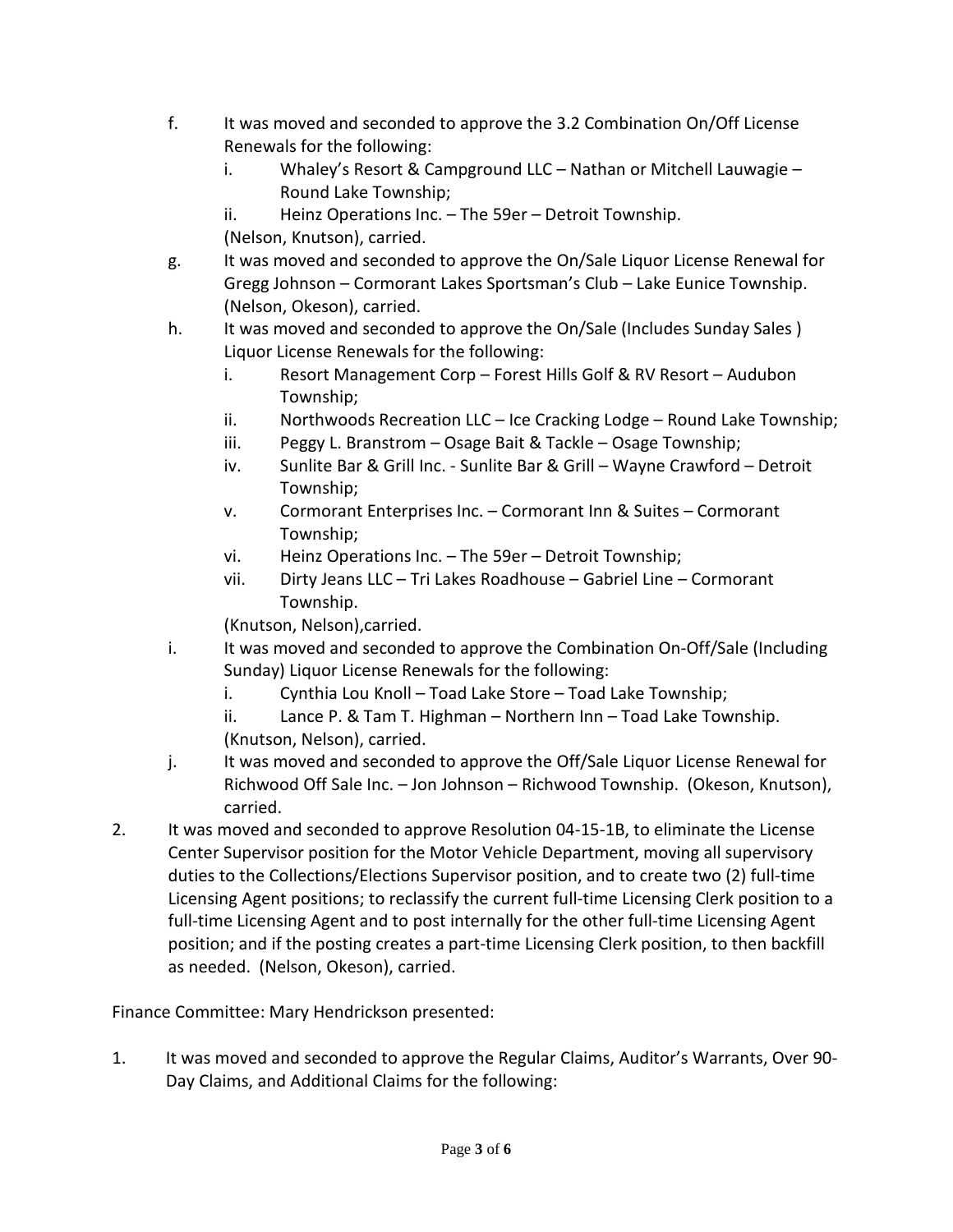- a. Auditor's Warrants (Tuesday Bills):
	- i. 03/20/2015 in the amount of \$96,731.05
	- ii. 03/25/2015 in the amount of \$171,157.27
- b. Over 90-Days:
	- i. Implementation Specialists in the amount of \$1,316.25, resolved dispute over bill;
	- ii. Jones & Magnus, Attorneys bill required Court Administrator's Review.
- c. Additional Claims:
	- i. John Okeson Expense Report clerical correction for an additional \$205.95;

ii. Melanie Walberg in the amount of \$176.86 – sent to wrong department. (Nelson, Knutson), carried.

- 2. The request to purchase supplies for the Emergency Management Trailer was tabled with the request made to solicit a minimum of two quotes and to then return to the Board for further consideration.
- 3. It was moved and seconded to approve to ratify the recent purchase of office furniture from Integreon Managed Solutions, Inc., Fargo, North Dakota, as presented, in the amount of \$2,500.00. (Nelson, Knutson), carried.
- 4. It was moved and seconded to approve to amend the job description for the full-time Transfer Station Attendant/Mechanic position by removing the major mechanical duties for said position and if the band and grade change, to revert the position back to a fulltime Transfer Station Attendant, and to re-advertise the position as approved by the Environmental Services Committee. (Nelson, Knutson), carried.

Veteran Services: Lauri Brooke presented:

- 1. Becker County Veteran Services Officer, Lauri Brooke presented information in regards to the upcoming "Stand Down for Veterans" event that will be held on Thursday, April 23, 2015 from 10:00 a.m. to 6:00 p.m. at the Becker County Fairgrounds in Detroit Lakes.
- 2. It was moved and seconded to approve the Minnesota Disabled American Veterans (DAV) Agreement between Becker County and the DAV for shared staffing to provide transportation dispatch services, as outlined in said agreement. (Okeson, Nelson), carried.

Becker County Food Pantry: Presentation of LMCBay (Labor Management Committee) Auction Donation: Board Chair Grimsley presented:

1. The commissioners, on behalf of the Becker County LMC, presented Becker County Food Pantry Director, Jack Berenz, a check in the amount of \$2,072.00 for the food pantry, with the funds collected through the Annual LMCBay Auction from the employees of Becker County.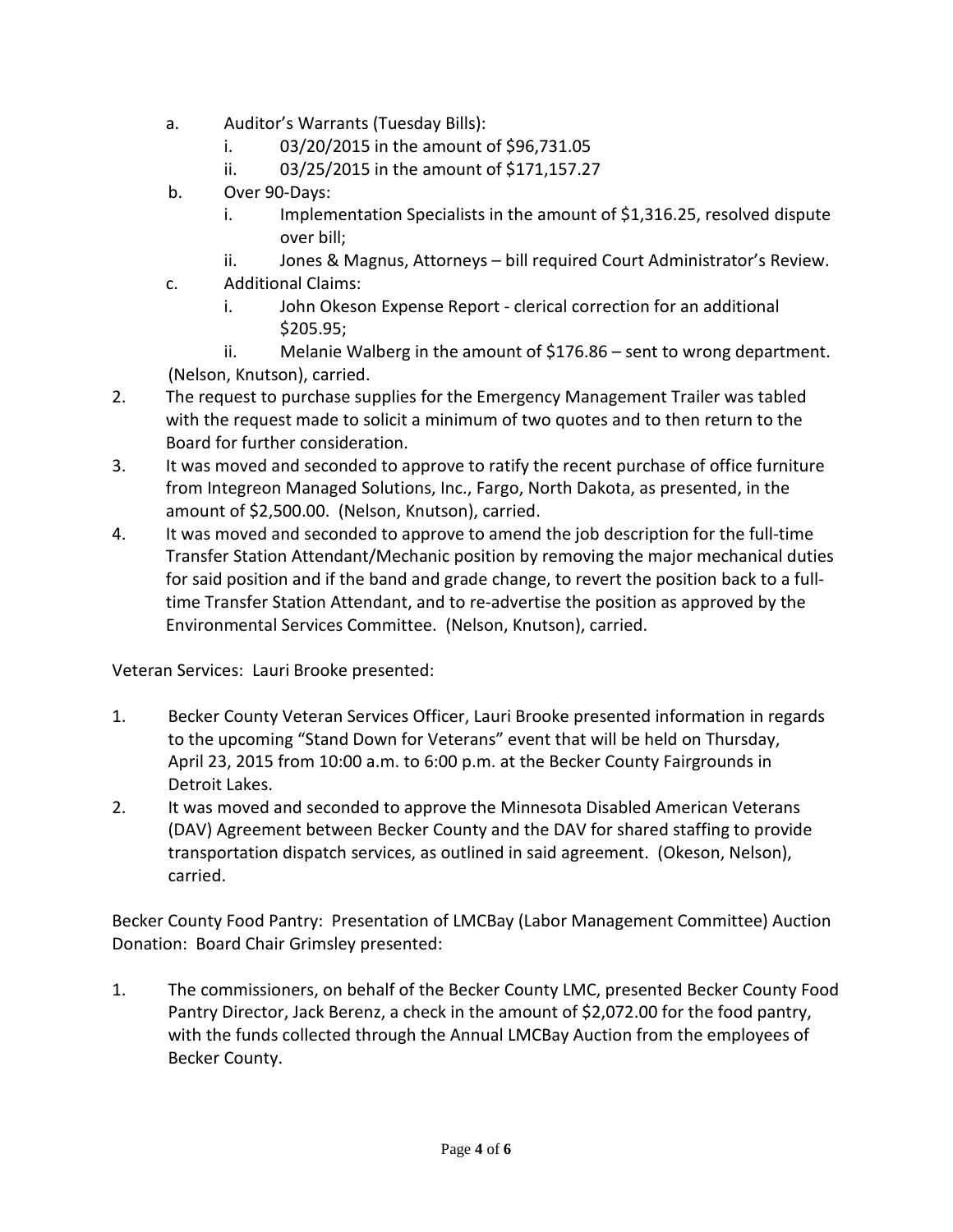Contract for Management Services for Becker County's Housing Program with Midwest Minnesota Community Development Corporation (MMCDC):

1. Discussion was held in regards to the proposal received today from Midwest Minnesota Community Development Corporation (MMCDC) for the management of Becker County's Housing Program. It was noted that the EDA Board will meet on Thursday, April  $9<sup>th</sup>$  for further discussion, with the commissioner's in overall support of moving forward with entering into a management contract with another entity for the Becker County Housing Program. It was the consensus of the commissioners to include on the agenda for the Board of Commissioner's meeting on Tuesday, April 21 $^{st}$ , the consideration and approval of a management contract for the Becker County Housing Program.

Human Services: Lisa Rietsema and Denise Warren presented:

- 1. It was moved and seconded to approve the Minnesota Department of Human Services Business Associate Agreement (BAA) and Information Privacy & Security Agreement (Non-HIPAA Information), as presented. (Nelson, Knutson), carried. It was noted that the agreements have been sent to County Attorney, Gretchen Thilmony for her review.
- 2. It was moved and seconded to approve sending a letter, along with other Region IV Directors, Administrators, and County Boards, to the Minnesota Department of Human Services (DHS), to address the difficulties clients and workers have experienced and continue to experience with MNSure. (Knutson, Okeson), carried.
- 3. It was moved and seconded to approve the Human Services Claims for Human Services, Community Health, and Transit, as presented. (Knutson, Nelson), carried.

Highway: Jim Olson and Jona Jacobson presented:

- 1. It was moved and seconded to approve Resolution 04-15-1E, to authorize and direct the County Engineer to purchase two (2) 2015 Dodge 4x4-1/2 Ton Quad Cabs, as detailed in the Capital Expenditure Request, from Webber Dodge in Detroit Lakes, at the low quote of \$25,275.19 each (includes tax, title, and license), for a total combined amount of \$50,600.00. (Okeson, Nelson), carried. It was noted that both of the pickups that are being replaced will be sold on auction at a later date.
- 2. It was moved and seconded to approve Resolution 04-15-1F, to authorize and direct the County Engineer to purchase one (1) 2015 Dodge 1 Ton, Two-Wheel Drive Crew Cab and Chassis, with 9.5' Dump Box and Tommy Lift, as detailed in the Capital Expenditure Request, from Webber Dodge of Detroit Lakes, MN and Crysteel of Fridley, MN, with the low quotes of \$27,828 for the truck (Webber Dodge) and \$12,217 for the Dump Box (Crysteel), plus tax, title, and license for a total of \$40,100.00. (Okeson, Nelson), carried.
- 3. It was moved and seconded to approve Resolution 04-15-1G, as amended, to authorize and direct the County Engineer to purchase one (1) 2015 Bobcat T630 Track Skidsteer and 72" Bradco Brush Cutter as detailed in the Capital Expenditure Request, in the